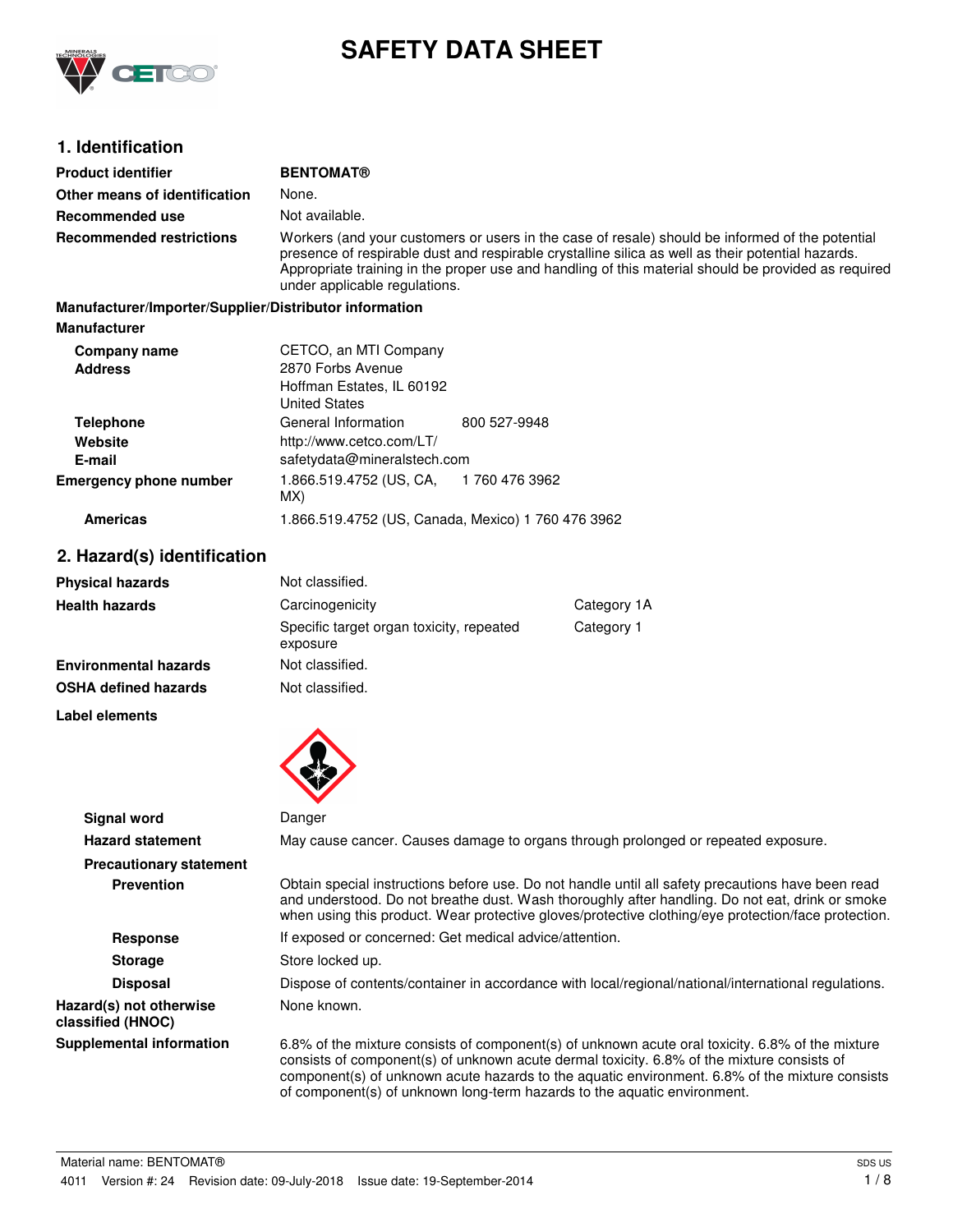## **3. Composition/information on ingredients**

**Mixtures**

| <b>Chemical name</b>                                                         | Common name and synonyms                                                                                                                                                                                                                                                                                                                                                                                                                                                                                                                                                                                    | <b>CAS number</b> | %          |
|------------------------------------------------------------------------------|-------------------------------------------------------------------------------------------------------------------------------------------------------------------------------------------------------------------------------------------------------------------------------------------------------------------------------------------------------------------------------------------------------------------------------------------------------------------------------------------------------------------------------------------------------------------------------------------------------------|-------------------|------------|
| QUARTZ (SIO2)                                                                |                                                                                                                                                                                                                                                                                                                                                                                                                                                                                                                                                                                                             | 14808-60-7        | $5 - 10$   |
| <b>CRISTOBALITE</b>                                                          |                                                                                                                                                                                                                                                                                                                                                                                                                                                                                                                                                                                                             | 14464-46-1        | $1 - < 3$  |
| Other components below reportable levels                                     |                                                                                                                                                                                                                                                                                                                                                                                                                                                                                                                                                                                                             |                   | $90 - 100$ |
|                                                                              | *Designates that a specific chemical identity and/or percentage of composition has been withheld as a trade secret.                                                                                                                                                                                                                                                                                                                                                                                                                                                                                         |                   |            |
| <b>Composition comments</b>                                                  | Occupational Exposure Limits for constituents are listed in Section 8. This product contains<br>naturally occurring crystalline silica (not listed in Annex I of Directive 67/548/EEC) in quantities less<br>than $6\%$ .                                                                                                                                                                                                                                                                                                                                                                                   |                   |            |
| 4. First-aid measures                                                        |                                                                                                                                                                                                                                                                                                                                                                                                                                                                                                                                                                                                             |                   |            |
| <b>Inhalation</b>                                                            | If symptoms are experienced, remove source of contamination or move victim to fresh air. Call a<br>physician if symptoms develop or persist.                                                                                                                                                                                                                                                                                                                                                                                                                                                                |                   |            |
| <b>Skin contact</b>                                                          | Wash off with soap and water. Get medical attention if irritation develops and persists.                                                                                                                                                                                                                                                                                                                                                                                                                                                                                                                    |                   |            |
| Eye contact                                                                  | Flush eyes immediately with large amounts of water.                                                                                                                                                                                                                                                                                                                                                                                                                                                                                                                                                         |                   |            |
| Ingestion                                                                    | Rinse mouth. Get medical attention if symptoms occur.                                                                                                                                                                                                                                                                                                                                                                                                                                                                                                                                                       |                   |            |
| <b>Most important</b><br>symptoms/effects, acute and<br>delayed              | Prolonged exposure may cause chronic effects.                                                                                                                                                                                                                                                                                                                                                                                                                                                                                                                                                               |                   |            |
| Indication of immediate<br>medical attention and special<br>treatment needed | Provide general supportive measures and treat symptomatically. Keep victim under observation.<br>Symptoms may be delayed.                                                                                                                                                                                                                                                                                                                                                                                                                                                                                   |                   |            |
| <b>General information</b>                                                   | IF exposed or concerned: Get medical advice/attention. If you feel unwell, seek medical advice<br>(show the label where possible).                                                                                                                                                                                                                                                                                                                                                                                                                                                                          |                   |            |
| 5. Fire-fighting measures                                                    |                                                                                                                                                                                                                                                                                                                                                                                                                                                                                                                                                                                                             |                   |            |
| Suitable extinguishing media                                                 | Dry chemical, CO2, water spray or regular foam. Use any media suitable for the surrounding fires.                                                                                                                                                                                                                                                                                                                                                                                                                                                                                                           |                   |            |
| <b>Unsuitable extinguishing</b><br>media                                     | None known.                                                                                                                                                                                                                                                                                                                                                                                                                                                                                                                                                                                                 |                   |            |
| Specific hazards arising from<br>the chemical                                | During fire, gases hazardous to health may be formed.                                                                                                                                                                                                                                                                                                                                                                                                                                                                                                                                                       |                   |            |
| Special protective equipment<br>and precautions for firefighters             | As in any fire, wear self-contained breathing apparatus pressure-demand, MSHA/NIOSH<br>(approved or equivalent) and full protective gear.                                                                                                                                                                                                                                                                                                                                                                                                                                                                   |                   |            |
| <b>Fire fighting</b><br>equipment/instructions                               | Use water spray to cool unopened containers.                                                                                                                                                                                                                                                                                                                                                                                                                                                                                                                                                                |                   |            |
| <b>Specific methods</b>                                                      | Use standard firefighting procedures and consider the hazards of other involved materials.                                                                                                                                                                                                                                                                                                                                                                                                                                                                                                                  |                   |            |
| <b>General fire hazards</b>                                                  | Not a fire hazard. No unusual fire or explosion hazards noted.                                                                                                                                                                                                                                                                                                                                                                                                                                                                                                                                              |                   |            |
| 6. Accidental release measures                                               |                                                                                                                                                                                                                                                                                                                                                                                                                                                                                                                                                                                                             |                   |            |
| Personal precautions,<br>protective equipment and<br>emergency procedures    | Keep unnecessary personnel away. Keep people away from and upwind of spill/leak. Wear<br>appropriate protective equipment and clothing during clean-up. Wear a dust mask if dust is<br>generated above exposure limits. Ensure adequate ventilation. Local authorities should be advised<br>if significant spillages cannot be contained. For personal protection, see section 8 of the SDS.                                                                                                                                                                                                                |                   |            |
| <b>Methods and materials for</b><br>containment and cleaning up              | Avoid the generation of dusts during clean-up. This product is miscible in water. Collect dust or<br>particulates using a vacuum cleaner with a HEPA filter. Stop the flow of material, if this is without<br>risk. Following product recovery, flush area with water. Put material in suitable, covered, labeled<br>containers. For waste disposal, see section 13 of the SDS. None necessary. Reduce airborne dust<br>and prevent scattering by moistening with water.                                                                                                                                    |                   |            |
| <b>Environmental precautions</b>                                             | Avoid discharge into drains, water courses or onto the ground.                                                                                                                                                                                                                                                                                                                                                                                                                                                                                                                                              |                   |            |
| 7. Handling and storage                                                      |                                                                                                                                                                                                                                                                                                                                                                                                                                                                                                                                                                                                             |                   |            |
| Precautions for safe handling                                                | Obtain special instructions before use. Do not handle until all safety precautions have been read<br>and understood. Keep formation of airborne dusts to a minimum. Provide appropriate exhaust<br>ventilation at places where dust is formed. Do not breathe dust. Avoid prolonged exposure. When<br>using, do not eat, drink or smoke. Should be handled in closed systems, if possible. In case of<br>insufficient ventilation, wear suitable respiratory equipment. Wear appropriate personal protective<br>equipment. Wash hands thoroughly after handling. Observe good industrial hygiene practices. |                   |            |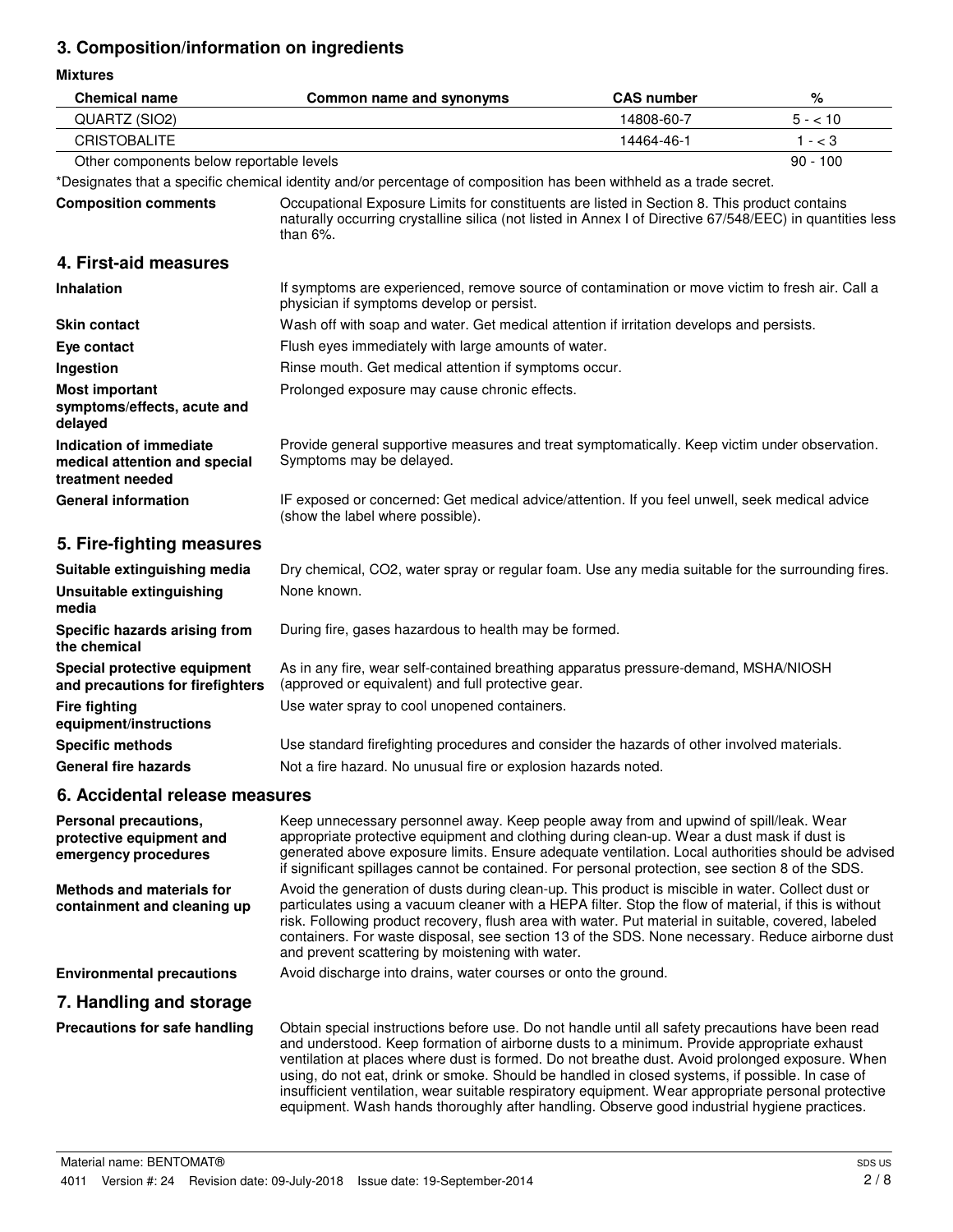Store locked up. No special restrictions on storage with other products. Store in original tightly closed container. No special storage conditions required. Guard against dust accumulation of this material. Keep out of the reach of children. Store away from incompatible materials (see Section 10 of the SDS).

### **8. Exposure controls/personal protection**

#### **Occupational exposure limits**

The following constituents are the only constituents of the product which have a PEL, TLV or other recommended exposure limit. At this time, the other constituents have no known exposure limits.

| <b>Components</b>                                | US. OSHA Table Z-1 Limits for Air Contaminants (29 CFR 1910.1000)<br><b>Type</b>                                                                                                                                                                                                                                                                                                                                                                                                                                                                                                                                                                                                                                                                             | Value                                                                                           | <b>Form</b>          |
|--------------------------------------------------|--------------------------------------------------------------------------------------------------------------------------------------------------------------------------------------------------------------------------------------------------------------------------------------------------------------------------------------------------------------------------------------------------------------------------------------------------------------------------------------------------------------------------------------------------------------------------------------------------------------------------------------------------------------------------------------------------------------------------------------------------------------|-------------------------------------------------------------------------------------------------|----------------------|
| <b>CRISTOBALITE (CAS</b><br>14464-46-1)          | PEL                                                                                                                                                                                                                                                                                                                                                                                                                                                                                                                                                                                                                                                                                                                                                          | $0.05$ mg/m $3$                                                                                 | Respirable dust.     |
| QUARTZ (SIO2) (CAS<br>14808-60-7)                | PEL                                                                                                                                                                                                                                                                                                                                                                                                                                                                                                                                                                                                                                                                                                                                                          | $0.05$ mg/m $3$                                                                                 | Respirable dust.     |
| US. OSHA Table Z-3 (29 CFR 1910.1000)            |                                                                                                                                                                                                                                                                                                                                                                                                                                                                                                                                                                                                                                                                                                                                                              |                                                                                                 |                      |
| <b>Components</b>                                | <b>Type</b>                                                                                                                                                                                                                                                                                                                                                                                                                                                                                                                                                                                                                                                                                                                                                  | Value                                                                                           | <b>Form</b>          |
| CRISTOBALITE (CAS<br>14464-46-1)                 | <b>TWA</b>                                                                                                                                                                                                                                                                                                                                                                                                                                                                                                                                                                                                                                                                                                                                                   | $0.05$ mg/m $3$                                                                                 | Respirable.          |
|                                                  |                                                                                                                                                                                                                                                                                                                                                                                                                                                                                                                                                                                                                                                                                                                                                              | 1.2 mppcf                                                                                       | Respirable.          |
| QUARTZ (SIO2) (CAS<br>14808-60-7)                | <b>TWA</b>                                                                                                                                                                                                                                                                                                                                                                                                                                                                                                                                                                                                                                                                                                                                                   | $0.1$ mg/m $3$                                                                                  | Respirable.          |
|                                                  |                                                                                                                                                                                                                                                                                                                                                                                                                                                                                                                                                                                                                                                                                                                                                              | 2.4 mppcf                                                                                       | Respirable.          |
| <b>Constituents</b>                              | <b>Type</b>                                                                                                                                                                                                                                                                                                                                                                                                                                                                                                                                                                                                                                                                                                                                                  | Value                                                                                           | <b>Form</b>          |
| <b>TRADE SECRET</b>                              | <b>TWA</b>                                                                                                                                                                                                                                                                                                                                                                                                                                                                                                                                                                                                                                                                                                                                                   | $5$ mg/m $3$                                                                                    | Respirable fraction. |
|                                                  |                                                                                                                                                                                                                                                                                                                                                                                                                                                                                                                                                                                                                                                                                                                                                              | $15 \text{ mg/m}$ 3                                                                             | Total dust.          |
|                                                  |                                                                                                                                                                                                                                                                                                                                                                                                                                                                                                                                                                                                                                                                                                                                                              | 50 mppcf                                                                                        | Total dust.          |
|                                                  |                                                                                                                                                                                                                                                                                                                                                                                                                                                                                                                                                                                                                                                                                                                                                              | 15 mppcf                                                                                        | Respirable fraction. |
| <b>US. ACGIH Threshold Limit Values</b>          |                                                                                                                                                                                                                                                                                                                                                                                                                                                                                                                                                                                                                                                                                                                                                              |                                                                                                 |                      |
| <b>Components</b>                                | <b>Type</b>                                                                                                                                                                                                                                                                                                                                                                                                                                                                                                                                                                                                                                                                                                                                                  | Value                                                                                           | Form                 |
| <b>CRISTOBALITE (CAS</b><br>14464-46-1)          | <b>TWA</b>                                                                                                                                                                                                                                                                                                                                                                                                                                                                                                                                                                                                                                                                                                                                                   | $0.025$ mg/m3                                                                                   | Respirable fraction. |
| QUARTZ (SIO2) (CAS<br>14808-60-7)                | <b>TWA</b>                                                                                                                                                                                                                                                                                                                                                                                                                                                                                                                                                                                                                                                                                                                                                   | $0.025$ mg/m $3$                                                                                | Respirable fraction. |
| US. NIOSH: Pocket Guide to Chemical Hazards      |                                                                                                                                                                                                                                                                                                                                                                                                                                                                                                                                                                                                                                                                                                                                                              |                                                                                                 |                      |
| <b>Components</b>                                | <b>Type</b>                                                                                                                                                                                                                                                                                                                                                                                                                                                                                                                                                                                                                                                                                                                                                  | Value                                                                                           | Form                 |
| <b>CRISTOBALITE (CAS</b><br>14464-46-1)          | <b>TWA</b>                                                                                                                                                                                                                                                                                                                                                                                                                                                                                                                                                                                                                                                                                                                                                   | $0.05$ mg/m $3$                                                                                 | Respirable dust.     |
| QUARTZ (SIO2) (CAS<br>14808-60-7)                | <b>TWA</b>                                                                                                                                                                                                                                                                                                                                                                                                                                                                                                                                                                                                                                                                                                                                                   | $0.05$ mg/m $3$                                                                                 | Respirable dust.     |
| <b>Biological limit values</b>                   | No biological exposure limits noted for the ingredient(s).                                                                                                                                                                                                                                                                                                                                                                                                                                                                                                                                                                                                                                                                                                   |                                                                                                 |                      |
| <b>Exposure guidelines</b>                       | should be monitored and controlled.                                                                                                                                                                                                                                                                                                                                                                                                                                                                                                                                                                                                                                                                                                                          | Occupational exposure to nuisance dust (total and respirable) and respirable crystalline silica |                      |
| Appropriate engineering<br>controls              | If engineering measures are not sufficient to maintain concentrations of dust particulates below the<br>OEL, suitable respiratory protection must be worn. Good general ventilation (typically 10 air<br>changes per hour) should be used. Ventilation rates should be matched to conditions. If<br>applicable, use process enclosures, local exhaust ventilation, or other engineering controls to<br>maintain airborne levels below recommended exposure limits. If exposure limits have not been<br>established, maintain airborne levels to an acceptable level. If material is ground, cut, or used in<br>any operation which may generate dusts, use appropriate local exhaust ventilation to keep<br>exposures below the recommended exposure limits. |                                                                                                 |                      |
|                                                  | Individual protection measures, such as personal protective equipment                                                                                                                                                                                                                                                                                                                                                                                                                                                                                                                                                                                                                                                                                        |                                                                                                 |                      |
| Eye/face protection                              | Wear dust goggles.                                                                                                                                                                                                                                                                                                                                                                                                                                                                                                                                                                                                                                                                                                                                           |                                                                                                 |                      |
| <b>Skin protection</b><br><b>Hand protection</b> | Wear appropriate chemical resistant gloves.                                                                                                                                                                                                                                                                                                                                                                                                                                                                                                                                                                                                                                                                                                                  |                                                                                                 |                      |
|                                                  |                                                                                                                                                                                                                                                                                                                                                                                                                                                                                                                                                                                                                                                                                                                                                              |                                                                                                 |                      |

**Other** Use of an impervious apron is recommended. No special protective equipment required.

Material name: BENTOMAT®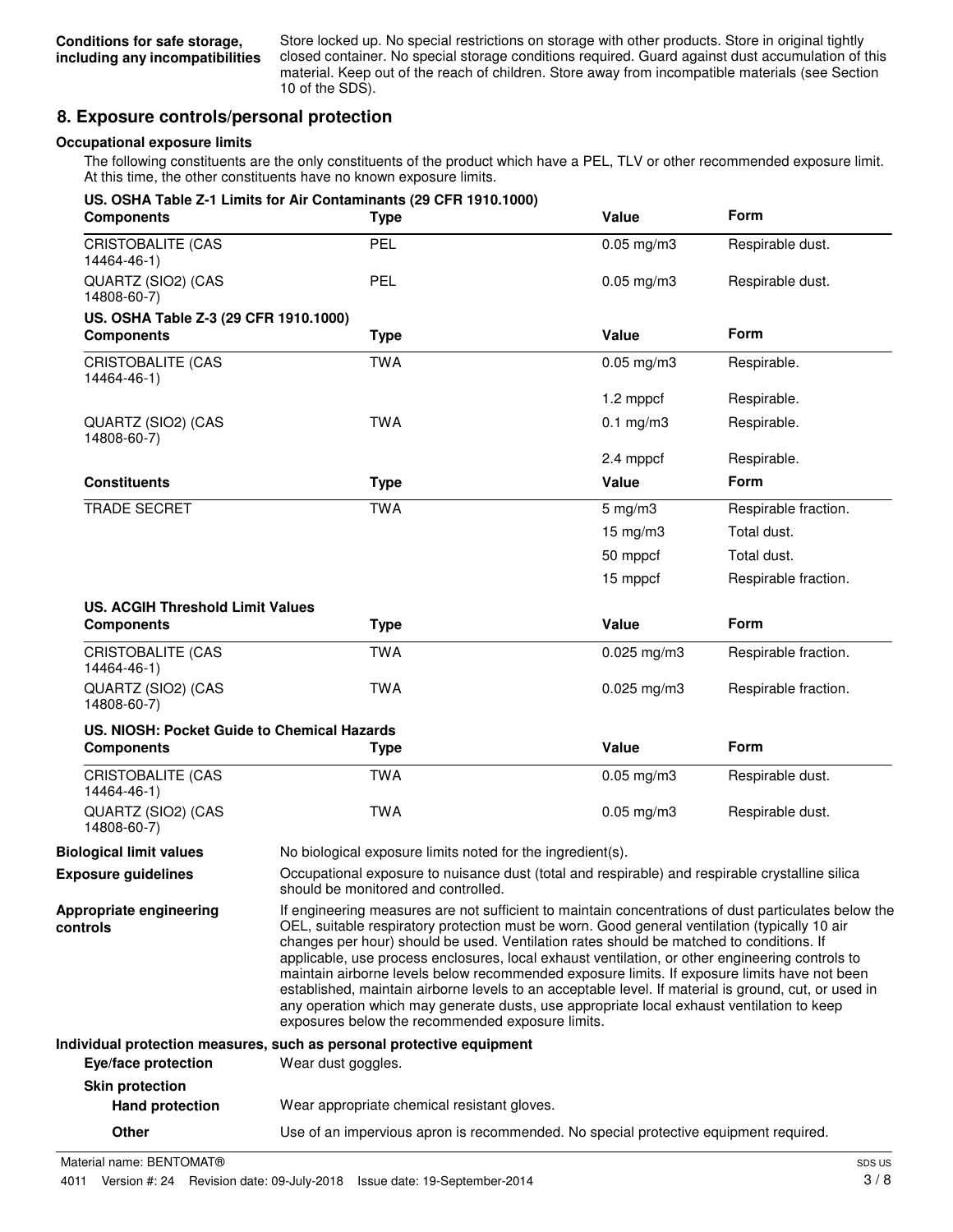| <b>Respiratory protection</b>     | Use a particulate filter respirator for particulate concentrations exceeding the Occupational<br>Exposure Limit.                                                                                                                                                                                                                                                                 |
|-----------------------------------|----------------------------------------------------------------------------------------------------------------------------------------------------------------------------------------------------------------------------------------------------------------------------------------------------------------------------------------------------------------------------------|
| <b>Thermal hazards</b>            | Wear appropriate thermal protective clothing, when necessary.                                                                                                                                                                                                                                                                                                                    |
| General hygiene<br>considerations | Observe any medical surveillance requirements. Always observe good personal hygiene<br>measures, such as washing after handling the material and before eating, drinking, and/or<br>smoking. Routinely wash work clothing and protective equipment to remove contaminants. Eye<br>wash fountain is recommended. Use good industrial hygiene practices in handling this material. |

## **9. Physical and chemical properties**

| <b>Appearance</b>                                 | The product consists of bentonite granules between geotextile layers                          |
|---------------------------------------------------|-----------------------------------------------------------------------------------------------|
| <b>Physical state</b>                             | Solid.                                                                                        |
| Form                                              | Solid. Mat or Fabric                                                                          |
| <b>Color</b>                                      | Various.                                                                                      |
| Odor                                              | None.                                                                                         |
| <b>Odor threshold</b>                             | Not available.                                                                                |
| рH                                                | Not available.                                                                                |
| <b>Melting point/freezing point</b>               | Not available.                                                                                |
| Initial boiling point and boiling<br>range        | Not available.                                                                                |
| <b>Flash point</b>                                | Not flammable                                                                                 |
| <b>Evaporation rate</b>                           | Not available.                                                                                |
| Flammability (solid, gas)                         | Not available.                                                                                |
| Upper/lower flammability or explosive limits      |                                                                                               |
| <b>Flammability limit - lower</b><br>(%)          | Not explosive                                                                                 |
| <b>Flammability limit - upper</b><br>(%)          | Not explosive                                                                                 |
| Explosive limit - lower (%)                       | Not available.                                                                                |
| Explosive limit - upper (%)                       | Not available.                                                                                |
| Vapor pressure                                    | 0.00001 hPa estimated                                                                         |
| <b>Vapor density</b>                              | Not available.                                                                                |
| <b>Relative density</b>                           | Not available.                                                                                |
| Solubility(ies)                                   |                                                                                               |
| Solubility (water)                                | Negligible                                                                                    |
| <b>Partition coefficient</b><br>(n-octanol/water) | Not available.                                                                                |
| <b>Auto-ignition temperature</b>                  | Not available.                                                                                |
| <b>Decomposition temperature</b>                  | Not available.                                                                                |
| <b>Viscosity</b>                                  | Not available.                                                                                |
| <b>Other information</b>                          |                                                                                               |
| <b>Explosive properties</b>                       | Not explosive.                                                                                |
| <b>Oxidizing properties</b>                       | Not oxidizing.                                                                                |
| <b>Percent volatile</b>                           | 0 % estimated                                                                                 |
| <b>VOC</b>                                        | CARB                                                                                          |
| 10. Stability and reactivity                      |                                                                                               |
| Reactivity                                        | The product is stable and non-reactive under normal conditions of use, storage and transport. |
| <b>Chemical stability</b>                         | Stable at normal conditions.                                                                  |
| <b>Possibility of hazardous</b><br>reactions      | Will not occur.                                                                               |
| <b>Conditions to avoid</b>                        | Contact with incompatible materials.                                                          |
| Incompatible materials                            | Powerful oxidizers. Chlorine. None known.                                                     |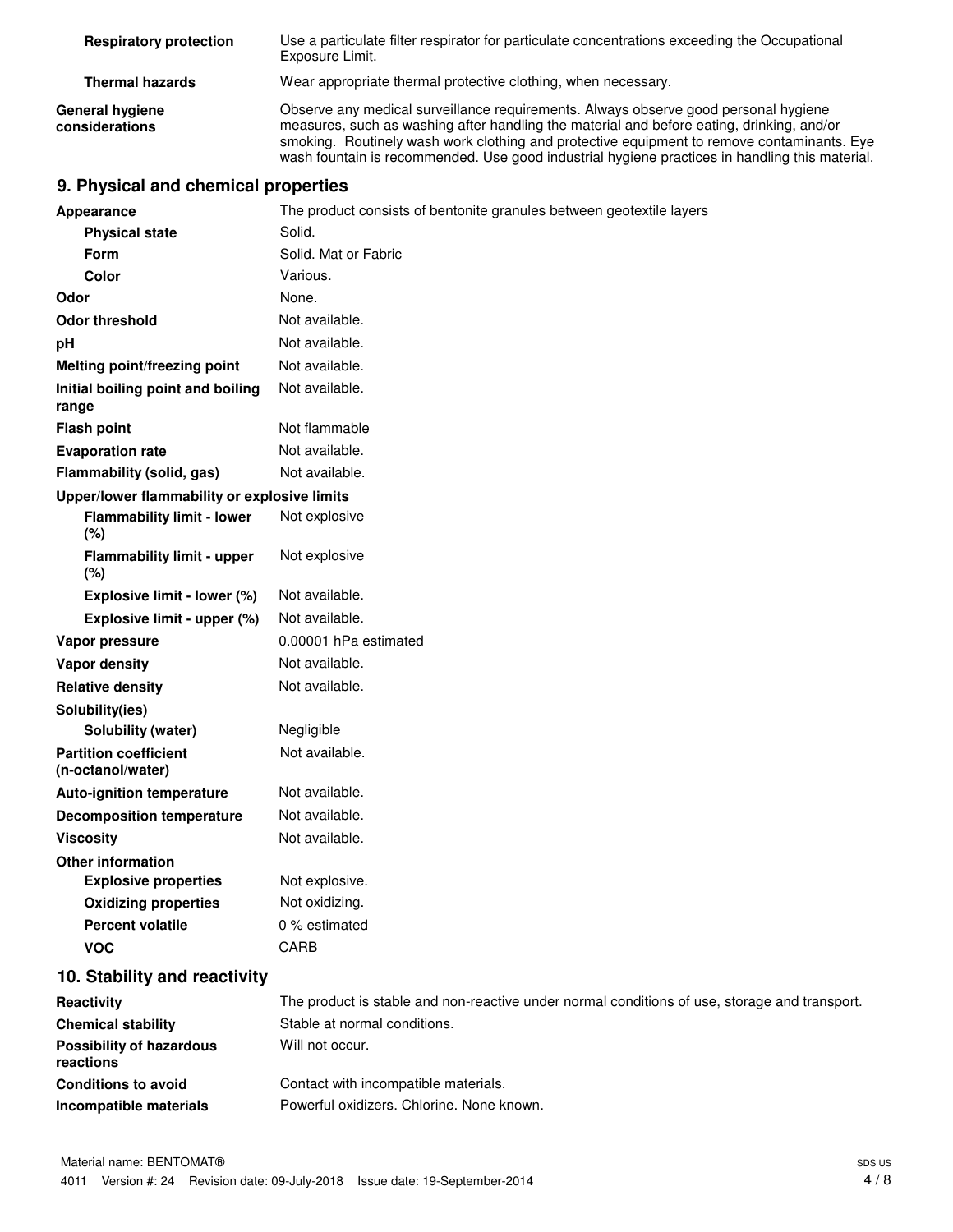## **11. Toxicological information**

#### **Information on likely routes of exposure**

| <b>Inhalation</b>                                                                  | Prolonged inhalation may be harmful.                     |
|------------------------------------------------------------------------------------|----------------------------------------------------------|
| <b>Skin contact</b>                                                                | No adverse effects due to skin contact are expected.     |
| Eye contact                                                                        | Direct contact with eyes may cause temporary irritation. |
| Ingestion                                                                          | Expected to be a low ingestion hazard.                   |
| Symptoms related to the<br>physical, chemical and<br>toxicological characteristics | Direct contact with eyes may cause temporary irritation. |

#### **Information on toxicological effects**

| <b>Acute toxicity</b>                                                                            | Not known.                    |                                                                                                                                                                                                                                                                                                                                                                                                                                                                                                                                                                                                                                                                                                                                                                                                                                                                                                                                                                                                                                                                                                                                                                                                                                                                                                                                                                                                                                                                                                                                                                                                    |  |
|--------------------------------------------------------------------------------------------------|-------------------------------|----------------------------------------------------------------------------------------------------------------------------------------------------------------------------------------------------------------------------------------------------------------------------------------------------------------------------------------------------------------------------------------------------------------------------------------------------------------------------------------------------------------------------------------------------------------------------------------------------------------------------------------------------------------------------------------------------------------------------------------------------------------------------------------------------------------------------------------------------------------------------------------------------------------------------------------------------------------------------------------------------------------------------------------------------------------------------------------------------------------------------------------------------------------------------------------------------------------------------------------------------------------------------------------------------------------------------------------------------------------------------------------------------------------------------------------------------------------------------------------------------------------------------------------------------------------------------------------------------|--|
| <b>Components</b>                                                                                | <b>Species</b>                | <b>Test Results</b>                                                                                                                                                                                                                                                                                                                                                                                                                                                                                                                                                                                                                                                                                                                                                                                                                                                                                                                                                                                                                                                                                                                                                                                                                                                                                                                                                                                                                                                                                                                                                                                |  |
| CRISTOBALITE (CAS 14464-46-1)                                                                    |                               |                                                                                                                                                                                                                                                                                                                                                                                                                                                                                                                                                                                                                                                                                                                                                                                                                                                                                                                                                                                                                                                                                                                                                                                                                                                                                                                                                                                                                                                                                                                                                                                                    |  |
| <b>Acute</b>                                                                                     |                               |                                                                                                                                                                                                                                                                                                                                                                                                                                                                                                                                                                                                                                                                                                                                                                                                                                                                                                                                                                                                                                                                                                                                                                                                                                                                                                                                                                                                                                                                                                                                                                                                    |  |
| Oral                                                                                             |                               |                                                                                                                                                                                                                                                                                                                                                                                                                                                                                                                                                                                                                                                                                                                                                                                                                                                                                                                                                                                                                                                                                                                                                                                                                                                                                                                                                                                                                                                                                                                                                                                                    |  |
| LD50                                                                                             | Rat                           | > 22500 mg/kg                                                                                                                                                                                                                                                                                                                                                                                                                                                                                                                                                                                                                                                                                                                                                                                                                                                                                                                                                                                                                                                                                                                                                                                                                                                                                                                                                                                                                                                                                                                                                                                      |  |
| <b>Skin corrosion/irritation</b>                                                                 |                               | Prolonged skin contact may cause temporary irritation.                                                                                                                                                                                                                                                                                                                                                                                                                                                                                                                                                                                                                                                                                                                                                                                                                                                                                                                                                                                                                                                                                                                                                                                                                                                                                                                                                                                                                                                                                                                                             |  |
| Serious eye damage/eye<br>irritation                                                             |                               | Mild irritant to eyes (according to the modified Kay & Calandra criteria)                                                                                                                                                                                                                                                                                                                                                                                                                                                                                                                                                                                                                                                                                                                                                                                                                                                                                                                                                                                                                                                                                                                                                                                                                                                                                                                                                                                                                                                                                                                          |  |
| Respiratory or skin sensitization                                                                |                               |                                                                                                                                                                                                                                                                                                                                                                                                                                                                                                                                                                                                                                                                                                                                                                                                                                                                                                                                                                                                                                                                                                                                                                                                                                                                                                                                                                                                                                                                                                                                                                                                    |  |
| <b>Respiratory sensitization</b>                                                                 | Not a respiratory sensitizer. |                                                                                                                                                                                                                                                                                                                                                                                                                                                                                                                                                                                                                                                                                                                                                                                                                                                                                                                                                                                                                                                                                                                                                                                                                                                                                                                                                                                                                                                                                                                                                                                                    |  |
| <b>Skin sensitization</b>                                                                        | being a skin irritant.        | According to the classification criteria of the European Union, the product is not considered as                                                                                                                                                                                                                                                                                                                                                                                                                                                                                                                                                                                                                                                                                                                                                                                                                                                                                                                                                                                                                                                                                                                                                                                                                                                                                                                                                                                                                                                                                                   |  |
| Germ cell mutagenicity                                                                           | mutagenic or genotoxic.       | No data available to indicate product or any components present at greater than 0.1% are                                                                                                                                                                                                                                                                                                                                                                                                                                                                                                                                                                                                                                                                                                                                                                                                                                                                                                                                                                                                                                                                                                                                                                                                                                                                                                                                                                                                                                                                                                           |  |
| Carcinogenicity                                                                                  |                               | In 1997, IARC (the International Agency for Research on Cancer) concluded that crystalline silica<br>inhaled from occupational sources can cause lung cancer in humans. However in making the<br>overall evaluation, IARC noted that "carcinogenicity was not detected in all industrial<br>circumstances studied. Carcinogenicity may be dependent on inherent characteristics of the<br>crystalline silica or on external factors affecting its biological activity or distribution of its<br>polymorphs." (IARC Monographs on the evaluation of the carcinogenic risks of chemicals to<br>humans, Silica, silicates dust and organic fibres, 1997, Vol. 68, IARC, Lyon, France.) In June<br>2003, SCOEL (the EU Scientific Committee on Occupational Exposure Limits) concluded that the<br>main effect in humans of the inhalation of respirable crystalline silica dust is silicosis. "There is<br>sufficient information to conclude that the relative risk of lung cancer is increased in persons with<br>silicosis (and, apparently, not in employees without silicosis exposed to silica dust in quarries and<br>in the ceramic industry). Therefore, preventing the onset of silicosis will also reduce the cancer<br>risk" (SCOEL SUM Doc 94-final, June 2003) According to the current state of the art, worker<br>protection against silicosis can be consistently assured by respecting the existing regulatory<br>occupational exposure limits. May cause cancer. Occupational exposure to respirable dust and<br>respirable crystalline silica should be monitored and controlled. |  |
| IARC Monographs. Overall Evaluation of Carcinogenicity                                           |                               |                                                                                                                                                                                                                                                                                                                                                                                                                                                                                                                                                                                                                                                                                                                                                                                                                                                                                                                                                                                                                                                                                                                                                                                                                                                                                                                                                                                                                                                                                                                                                                                                    |  |
| CRISTOBALITE (CAS 14464-46-1)                                                                    |                               | 1 Carcinogenic to humans.                                                                                                                                                                                                                                                                                                                                                                                                                                                                                                                                                                                                                                                                                                                                                                                                                                                                                                                                                                                                                                                                                                                                                                                                                                                                                                                                                                                                                                                                                                                                                                          |  |
| QUARTZ (SIO2) (CAS 14808-60-7)<br>OSHA Specifically Regulated Substances (29 CFR 1910.1001-1052) |                               | 1 Carcinogenic to humans.                                                                                                                                                                                                                                                                                                                                                                                                                                                                                                                                                                                                                                                                                                                                                                                                                                                                                                                                                                                                                                                                                                                                                                                                                                                                                                                                                                                                                                                                                                                                                                          |  |
|                                                                                                  |                               | Cancer                                                                                                                                                                                                                                                                                                                                                                                                                                                                                                                                                                                                                                                                                                                                                                                                                                                                                                                                                                                                                                                                                                                                                                                                                                                                                                                                                                                                                                                                                                                                                                                             |  |
| CRISTOBALITE (CAS 14464-46-1)<br>QUARTZ (SIO2) (CAS 14808-60-7)                                  |                               | Cancer                                                                                                                                                                                                                                                                                                                                                                                                                                                                                                                                                                                                                                                                                                                                                                                                                                                                                                                                                                                                                                                                                                                                                                                                                                                                                                                                                                                                                                                                                                                                                                                             |  |
| US. National Toxicology Program (NTP) Report on Carcinogens                                      |                               |                                                                                                                                                                                                                                                                                                                                                                                                                                                                                                                                                                                                                                                                                                                                                                                                                                                                                                                                                                                                                                                                                                                                                                                                                                                                                                                                                                                                                                                                                                                                                                                                    |  |
| CRISTOBALITE (CAS 14464-46-1)                                                                    |                               | Known To Be Human Carcinogen.<br>Reasonably Anticipated to be a Human Carcinogen.                                                                                                                                                                                                                                                                                                                                                                                                                                                                                                                                                                                                                                                                                                                                                                                                                                                                                                                                                                                                                                                                                                                                                                                                                                                                                                                                                                                                                                                                                                                  |  |
| QUARTZ (SIO2) (CAS 14808-60-7)                                                                   |                               | Known To Be Human Carcinogen.                                                                                                                                                                                                                                                                                                                                                                                                                                                                                                                                                                                                                                                                                                                                                                                                                                                                                                                                                                                                                                                                                                                                                                                                                                                                                                                                                                                                                                                                                                                                                                      |  |
| <b>Reproductive toxicity</b>                                                                     |                               | This product is not expected to cause reproductive or developmental effects.                                                                                                                                                                                                                                                                                                                                                                                                                                                                                                                                                                                                                                                                                                                                                                                                                                                                                                                                                                                                                                                                                                                                                                                                                                                                                                                                                                                                                                                                                                                       |  |
| Specific target organ toxicity -<br>single exposure                                              | Not classified.               |                                                                                                                                                                                                                                                                                                                                                                                                                                                                                                                                                                                                                                                                                                                                                                                                                                                                                                                                                                                                                                                                                                                                                                                                                                                                                                                                                                                                                                                                                                                                                                                                    |  |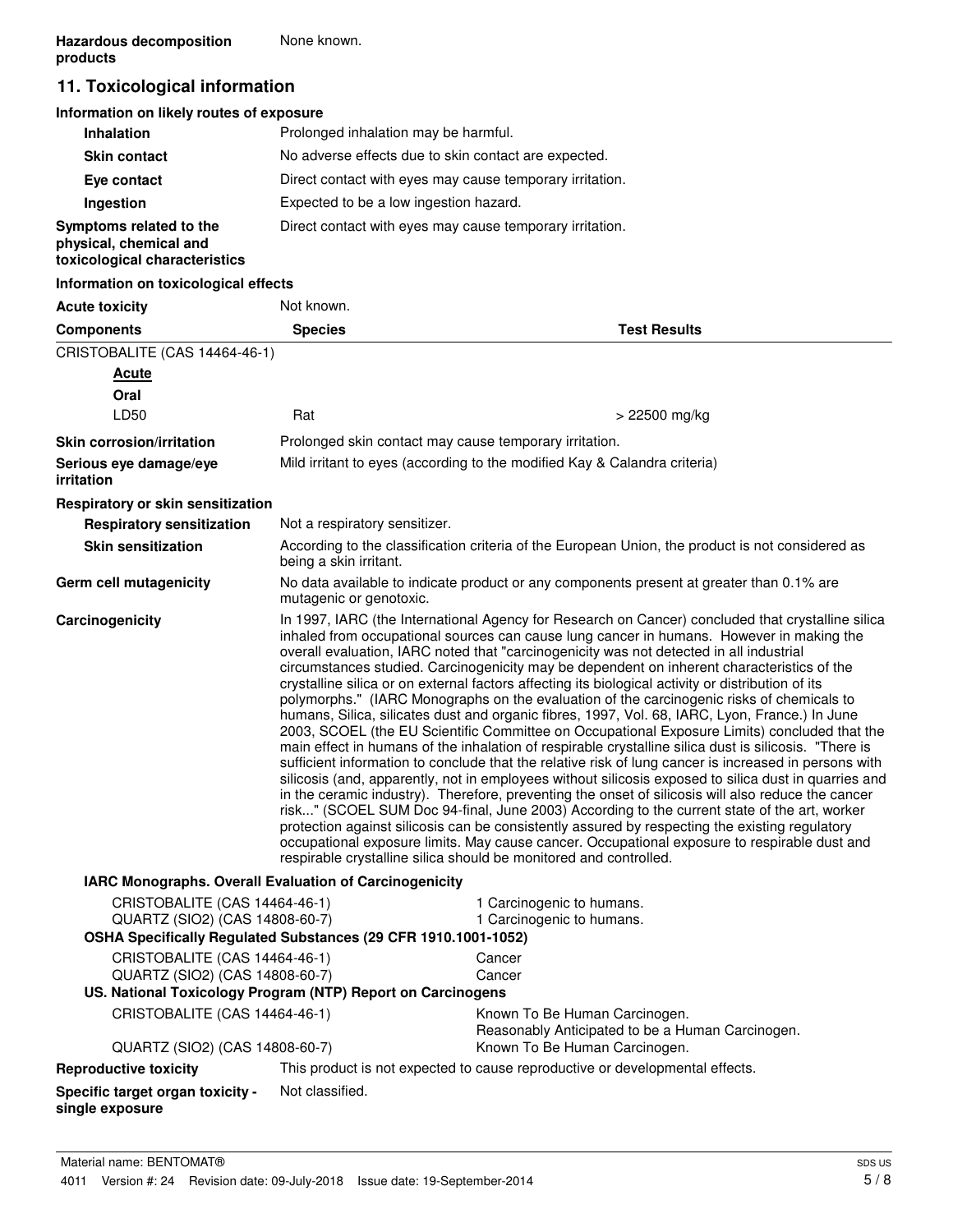**Specific target organ toxicity repeated exposure**

Causes damage to organs through prolonged or repeated exposure.

**Aspiration hazard** Not an aspiration hazard.

**Chronic effects** In 1997, IARC (the International Agency for Research on Cancer) concluded that crystalline silica inhaled from occupational sources can cause lung cancer in humans. However in making the overall evaluation, IARC noted that "carcinogenicity was not detected in all industrial circumstances studied. Carcinogenicity may be dependent on inherent characteristics of the crystalline silica or on external factors affecting its biological activity or distribution of its polymorphs." (IARC Monographs on the evaluation of the carcinogenic risks of chemicals to humans, Silica, silicates dust and organic fibres, 1997, Vol. 68, IARC, Lyon, France.)

> In June 2003, SCOEL (the EU Scientific Committee on Occupational Exposure Limits) concluded that the main effect in humans of the inhalation of respirable crystalline silica dust is silicosis. "There is sufficient information to conclude that the relative risk of lung cancer is increased in persons with silicosis (and, apparently, not in employees without silicosis exposed to silica dust in quarries and in the ceramic industry). Therefore, preventing the onset of silicosis will also reduce the cancer risk..." (SCOEL SUM Doc 94-final, June 2003)

> According to the current state of the art, worker protection against silicosis can be consistently assured by respecting the existing regulatory occupational exposure limits. Causes damage to organs through prolonged or repeated exposure. Prolonged inhalation may be harmful. Prolonged exposure may cause chronic effects. Some of the components of this product are hazardous in the respirable form. However, because of the physical nature of this product, dust generation is not expected.

#### **12. Ecological information**

| <b>Ecotoxicity</b>               | The product is not expected to be hazardous to the environment. This product is not expected to<br>produce significant ecotoxicity upon exposure to aquatic organisms and aquatic systems. |
|----------------------------------|--------------------------------------------------------------------------------------------------------------------------------------------------------------------------------------------|
| Persistence and degradability    | No data is available on the degradability of this product.                                                                                                                                 |
| <b>Bioaccumulative potential</b> | No data available.                                                                                                                                                                         |
| Mobility in soil                 | No data available.                                                                                                                                                                         |
| Other adverse effects            | No other adverse environmental effects (e.g. ozone depletion, photochemical ozone creation<br>potential, endocrine disruption, global warming potential) are expected from this component. |

#### **13. Disposal considerations**

| <b>Disposal instructions</b>             | Collect and reclaim or dispose in sealed containers at licensed waste disposal site. Dispose of<br>contents/container in accordance with local/regional/national/international regulations. Material<br>should be recycled if possible. |
|------------------------------------------|-----------------------------------------------------------------------------------------------------------------------------------------------------------------------------------------------------------------------------------------|
| Local disposal regulations               | Dispose in accordance with all applicable regulations.                                                                                                                                                                                  |
| Hazardous waste code                     | The waste code should be assigned in discussion between the user, the producer and the waste<br>disposal company.                                                                                                                       |
| Waste from residues / unused<br>products | Dispose of in accordance with local regulations. Empty containers or liners may retain some<br>product residues. This material and its container must be disposed of in a safe manner (see:<br>Disposal instructions).                  |
| <b>Contaminated packaging</b>            | Since emptied containers may retain product residue, follow label warnings even after container is<br>emptied. Empty containers should be taken to an approved waste handling site for recycling or<br>disposal.                        |

#### **14. Transport information**

#### **DOT**

Not regulated as dangerous goods.

#### **IATA**

Not regulated as dangerous goods.

#### **IMDG**

Not regulated as dangerous goods.

**Transport in bulk according to** Not applicable. **Annex II of MARPOL 73/78 and the IBC Code**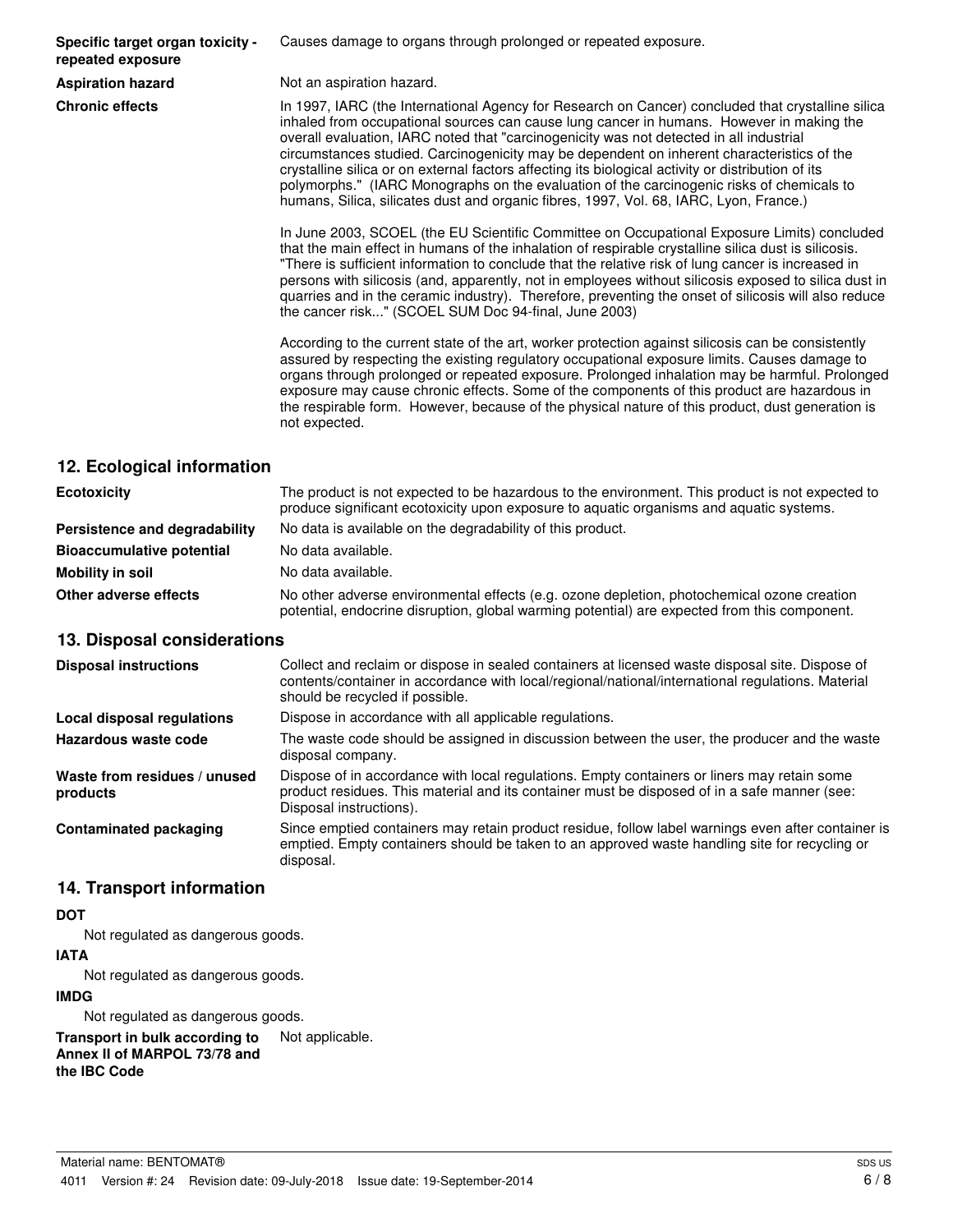**15. Regulatory information** OSHA Process Safety Standard: This material is not known to be hazardous by the OSHA Highly Hazardous Process Safety Standard, 29 CFR 1910.119. This product is a "Hazardous Chemical" as defined by the OSHA Hazard Communication Standard, 29 CFR 1910.1200. **US federal regulations Toxic Substances Control Act (TSCA) TSCA Section 12(b) Export Notification (40 CFR 707, Subpt. D)** Not regulated. **CERCLA Hazardous Substance List (40 CFR 302.4)** Not listed. **SARA 304 Emergency release notification** Not regulated. **OSHA Specifically Regulated Substances (29 CFR 1910.1001-1052)** CRISTOBALITE (CAS 14464-46-1) Cancer QUARTZ (SIO2) (CAS 14808-60-7) Cancer CRISTOBALITE (CAS 14464-46-1) lung effects QUARTZ (SIO2) (CAS 14808-60-7) lung effects CRISTOBALITE (CAS 14464-46-1) immune system effects QUARTZ (SIO2) (CAS 14808-60-7) immune system effects CRISTOBALITE (CAS 14464-46-1) kidney effects QUARTZ (SIO2) (CAS 14808-60-7) kidney effects **SARA 302 Extremely hazardous substance Superfund Amendments and Reauthorization Act of 1986 (SARA)** Not listed. **SARA 311/312 Hazardous** No (Exempt) **chemical**

**SARA 313 (TRI reporting)**

Not regulated.

#### **Other federal regulations**

#### **Clean Air Act (CAA) Section 112 Hazardous Air Pollutants (HAPs) List**

Not regulated.

#### **Clean Air Act (CAA) Section 112(r) Accidental Release Prevention (40 CFR 68.130)**

Not regulated.

**Safe Drinking Water Act** Contains component(s) regulated under the Safe Drinking Water Act.

| Food and Drug        | Total food additive                                                                                                                                                                                                                                                                                                                                                                                                         |
|----------------------|-----------------------------------------------------------------------------------------------------------------------------------------------------------------------------------------------------------------------------------------------------------------------------------------------------------------------------------------------------------------------------------------------------------------------------|
| Administration (FDA) | Indirect food additive<br>$\bigcap_{i=1}^n A_i \bigcap_{i=1}^n A_i = A_i = \bigcup_{i=1}^n A_i = A_i = \bigcup_{i=1}^n A_i = A_i = \bigcup_{i=1}^n A_i = A_i = \bigcup_{i=1}^n A_i = A_i = \bigcup_{i=1}^n A_i = A_i = \bigcup_{i=1}^n A_i = A_i = \bigcup_{i=1}^n A_i = A_i = \bigcup_{i=1}^n A_i = A_i = \bigcup_{i=1}^n A_i = A_i = \bigcup_{i=1}^n A_i = A_i = \bigcup_{i=1}^n A_i = A_i = \bigcup_{i=1}^n A_i = A_i =$ |

GRAS food additive **US state regulations** WARNING: This product contains a chemical known to the State of California to cause cancer.

**California Proposition 65**

**(SDWA)**

WARNING: This product can expose you to QUARTZ (SIO2), which is known to the State of California to cause cancer. For more information go to www.P65Warnings.ca.gov.

#### **California Proposition 65 - CRT: Listed date/Carcinogenic substance**

QUARTZ (SIO2) (CAS 14808-60-7) Listed: October 1, 1988 **US. California. Candidate Chemicals List. Safer Consumer Products Regulations (Cal. Code Regs, tit. 22, 69502.3, subd. (a))**

CRISTOBALITE (CAS 14464-46-1) QUARTZ (SIO2) (CAS 14808-60-7)

#### **International Inventories**

| Country(s) or region | Inventory name                                             | On inventory (yes/no)* |
|----------------------|------------------------------------------------------------|------------------------|
| Australia            | Australian Inventory of Chemical Substances (AICS)         | Yes                    |
| Canada               | Domestic Substances List (DSL)                             | Yes                    |
| Canada               | Non-Domestic Substances List (NDSL)                        | No                     |
| China                | Inventory of Existing Chemical Substances in China (IECSC) | Yes                    |